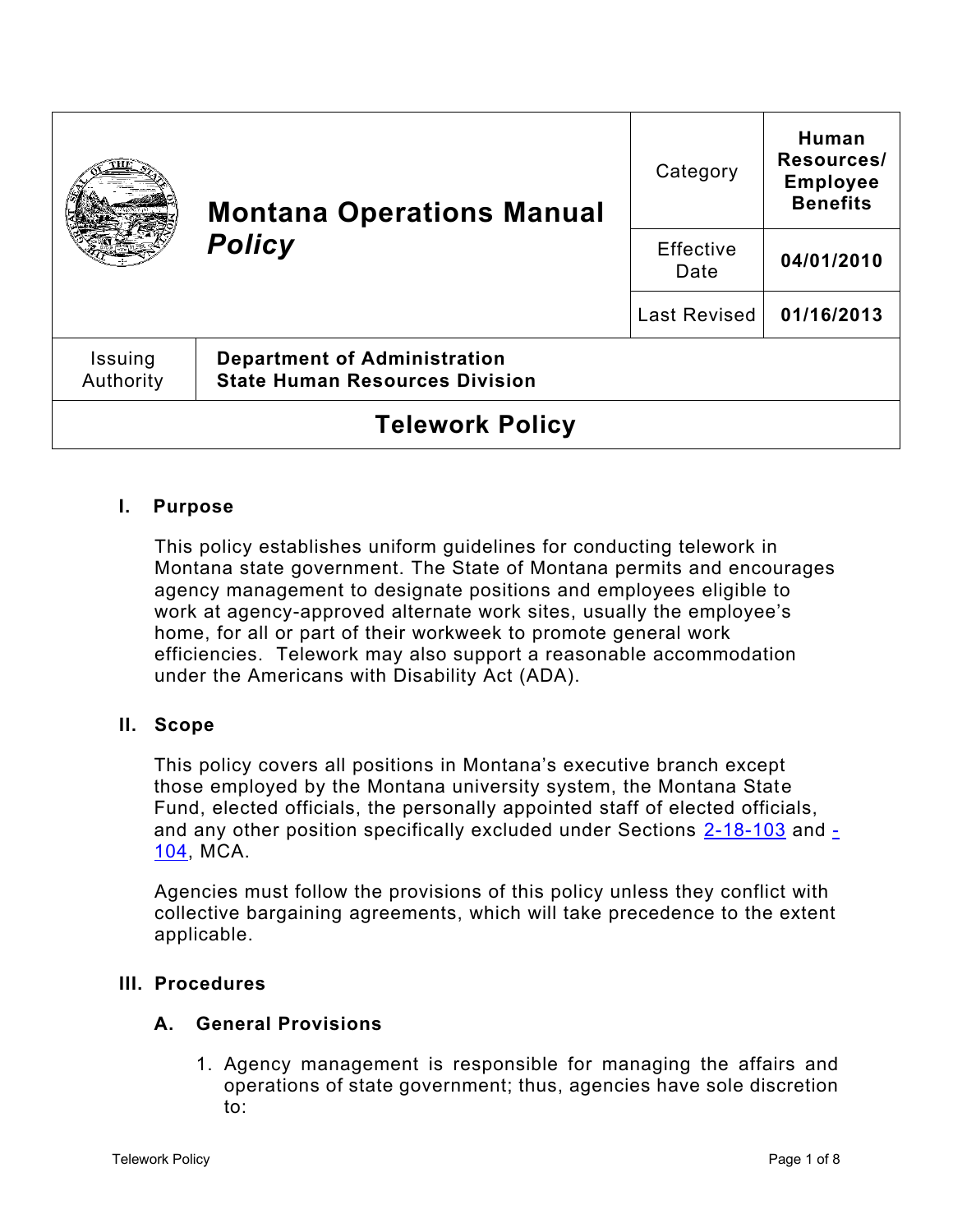- a. designate positions for telework,
- b. determine suitable and appropriate telework locations, and
- c. approve employees to telework.
- 2. Telework is not work extension. Employees may take work home with them on occasion. This option is remote work and is not considered telework within the scope of this policy.

### **B. Conditions of Employment**

- 1. Telework assignments do not change the conditions of employment. Work performed at alternate locations is considered official state business. Agencies may establish specific conditions that apply to employees working at alternate locations. Employees on telework assignments are required to comply with all appropriate policies and procedures.
- 2. Agency management and the employee should mutually agree to telework arrangements. However, agency management may establish telework as a condition of employment based on business need. This requirement should be included for all new hires when the position is advertised and in correspondence offering employment.
- 3. An employee's compensation and benefits will not change as a result of telework.
- 4. **Attendance at Meetings:** Supervisors may require employees to report to a central workplace as needed to attend work-related meetings or other events. Supervisors may meet the employee in the alternate work location as needed to discuss work progress or other work-related issues.
- 5. **Workers' Compensation Liability:** Agencies may be liable for work-related injuries or disease occurring at alternate work sites. Agencies should consult with the Department of Administration, Health Care and Benefits Division, Workers' Compensation Management Bureau.

### **C. Hours of Work**

1. The total number of hours employees are expected to work will not change, regardless of work locations. Employees must agree to conduct state work and business during identified work hours in accordance with  $2-2-121$ , MCA, as if in the central work location.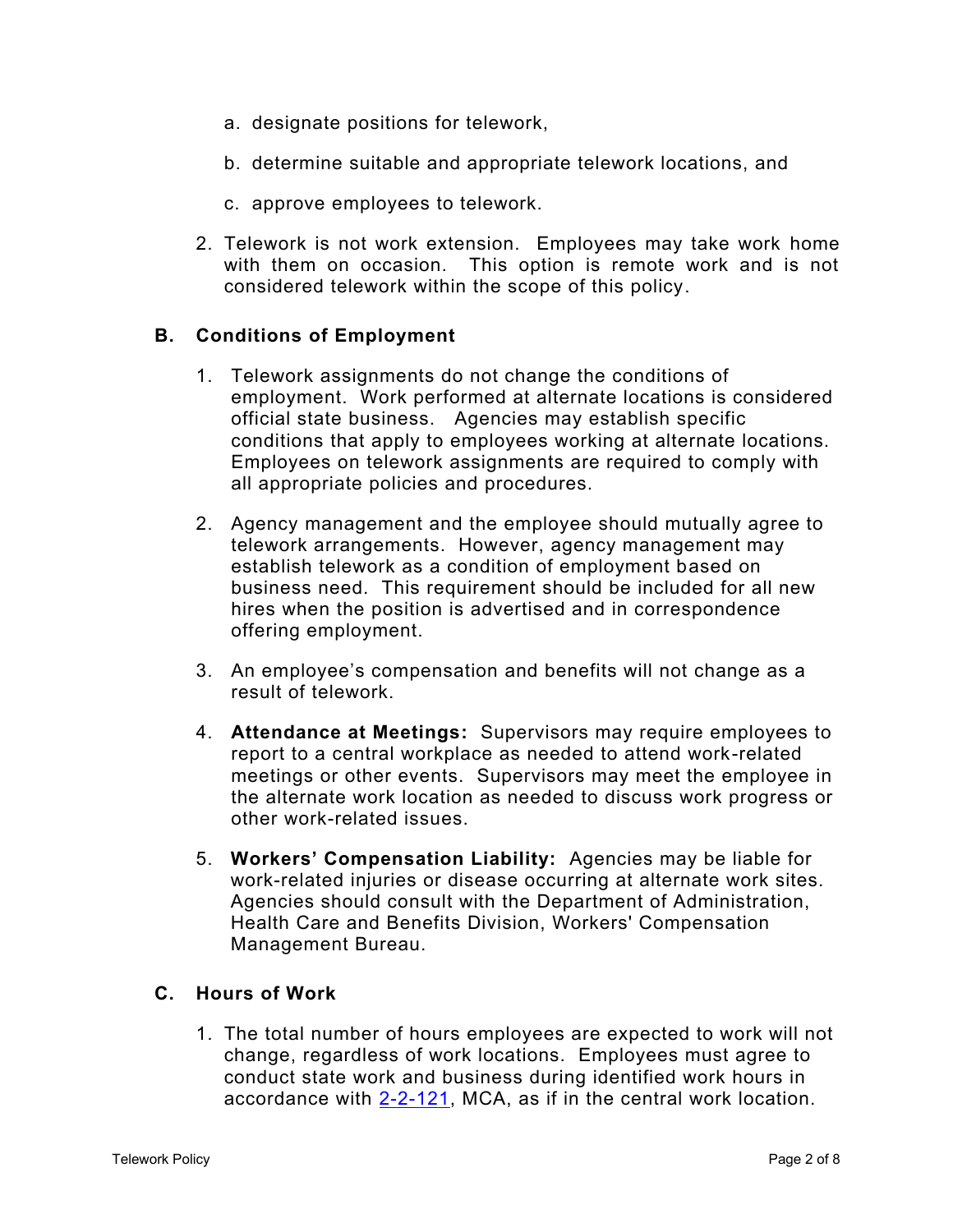2. Agency management must ensure procedures are in place to document the work hours of employees who telework. Work hours must be documented in accordance with the Employee Records Management Policy (ARM [2.21.6601](http://www.mtrules.org/gateway/Subchapterhome.asp?scn=2%2E21.66) et seq.), Montana wage and hour laws, and the federal Fair Labor Standards Act.

### **D. Use of Leave**

- 1. Agency management may determine whether it is appropriate to offer telework as an opportunity for partial or full return to work following sickness or injury based on agency policy and the criteria normally applied to decisions regarding the approval of telework and reasonable accommodations.
- 2. Telework is not intended to be used in place of sick leave, Family and Medical Leave, Workers' Compensation leave, or other types of leave.

### **E. Equipment and Materials**

1. Normally, the state of Montana will provide equipment and materials needed by employees to perform their duties effectively. However, telework agreements (see section H) may require employees to use their own equipment.

### 2. **State-Owned Equipment:**

- a. The provisions of [2-2-121,](https://leg.mt.gov/bills/mca/title_0020/chapter_0020/part_0010/section_0210/0020-0020-0010-0210.html) MCA, apply to state-owned equipment used by state employees for telework.
- b. Employees are responsible for protecting state-owned equipment from theft, damage, and unauthorized use.
- c. The agency will maintain, service, and repair state-owned equipment used in the normal course of employment.
- d. The telework agreement should specify who is responsible for transport and installation of equipment. The telework agreement should also state how the equipment will be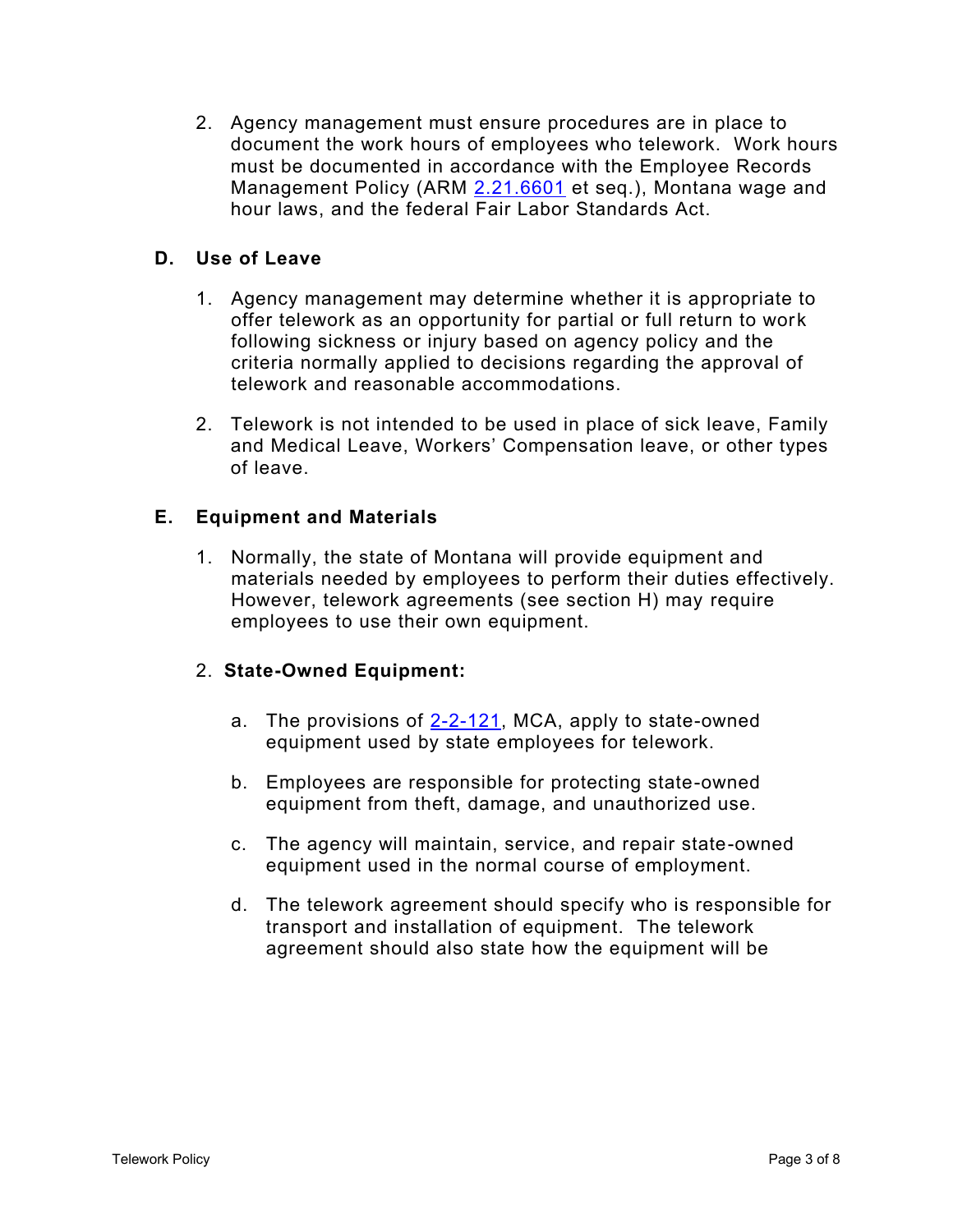returned to the central workplace for repairs and service or upon termination of the telework agreement.

- e. Agencies may use appropriated funds to provide utility equipment and services generally available in the central work location. Examples include but are not limited to:
	- i. pay for leased telephone lines in the alternate work location,
	- ii. install, and provide basic telephone service in the alternate work locations, or
	- iii. provide cell phones for use in the alternate location.
- f. If phones are not provided, agencies may reimburse employees for business-related long-distance calls made from their personal telephones.
- 3. **Employee-Owned Equipment:** The agency will not assume responsibility for cost, repair, or service when authorizing employees to use their own equipment unless approved by management.

### **F. Costs Associated with Telework**

When agency management determines the need to have employee's telework, the agency generally assumes responsibility for operating, maintaining, or paying for the costs associated with the employees' telework alternate location, which most commonly is the employee's home. If an employee requests an alternate work location other than the employee's home, agency management must approve that alternate work location. If approved, the employee may be responsible for any costs associated with this alternate work location, unless agency management agrees to pay for the costs associated with the approved alternate work location, as it may agree to do if the situation is mutually beneficial for both the agency and the employee. Agency management must document this agreement.

## **G. Integrity and Confidentiality of Work Information**

- 1. Employees must safeguard agency information used or accessed while at the alternate location.
- d. Agency managers must grant permission according to agency procedures for employees to work on restricted-access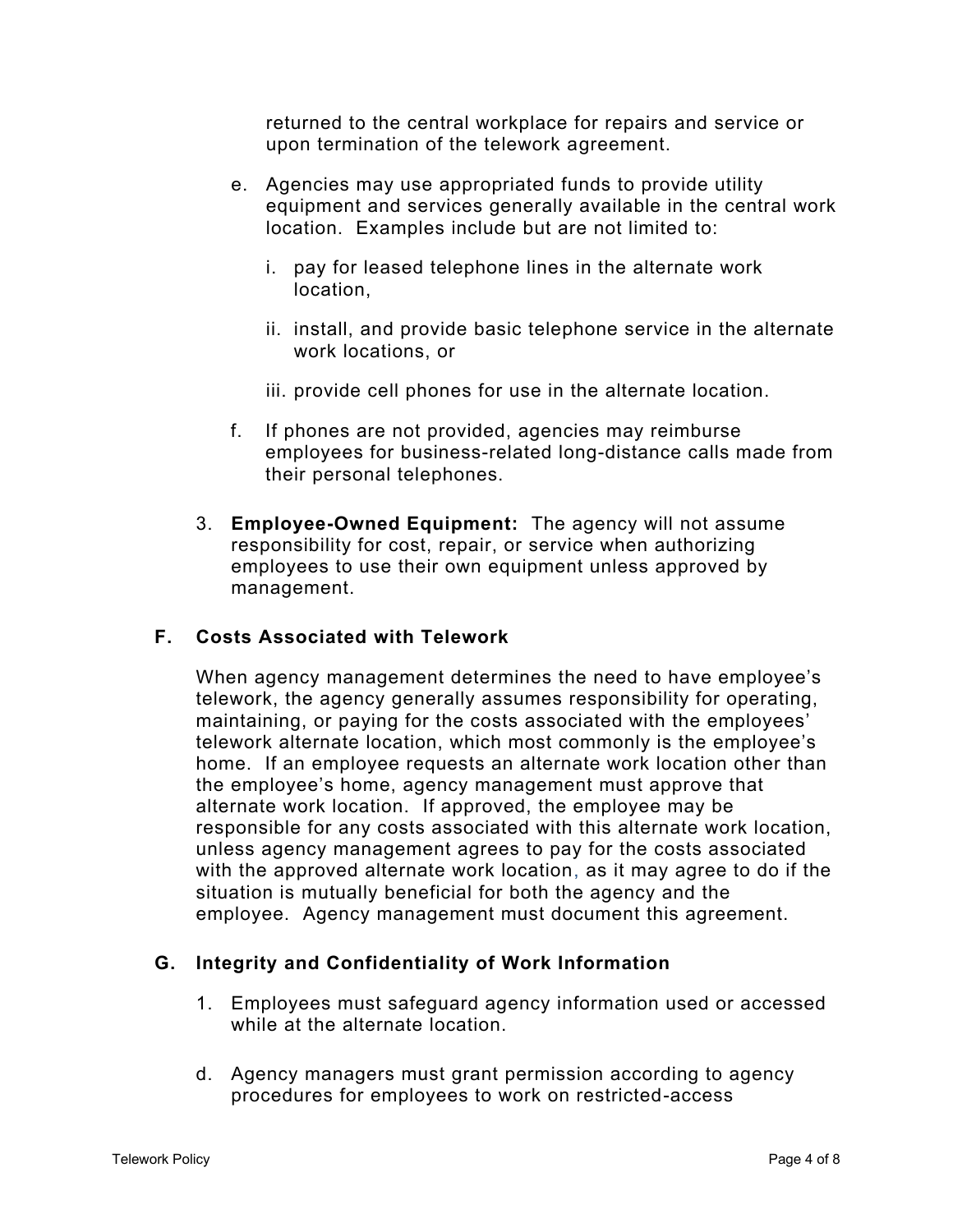information or materials at alternate work locations. Employees must follow agency-approved security procedures to ensure the protection, security, and confidentiality of sensitive data.

## **H. Agency Responsibilities**

# 1. **Establish Agency Policy:**

- a. Each agency will establish internal policies and procedures related to telework if telework is allowed. Such policies should maximize the appropriate use of telework without diminishing employee performance or service delivery.
- b. At a minimum, agency policies should:
	- i. identify positions appropriate for telework. Agency managers can use the Statewide Accounting, Budgeting, and Human Resource System (SABHRS) to identify positions eligible for telework.
	- ii. require telework agreements between agency management and employees.
	- iii. designate in writing the agency telework coordinator. The coordinator should serve as the focal point for questions about the agency's or state's telework policies and provide guidance.

## 2. **Develop Telework Agreements:**

- a. Agency management and the employee must agree to the terms of telework before an employee can work at an alternate work location. Both the employee and agency management must sign the telework agreement. (For a telework agreement example, see the [Managers Telework Fact Sheet.](https://hr.mt.gov/Portals/201/newdocs/factsheets/2010%20TW%20Fact%20Sheet.pdf)
- b. At a minimum, agencies should include the following in the telework agreement:
	- i. the duration of the agreement;
	- ii. the work schedule and procedures for how it will be determined (this information is the same as if the employee works in the central office);
	- iii. how leave is to be requested and approved;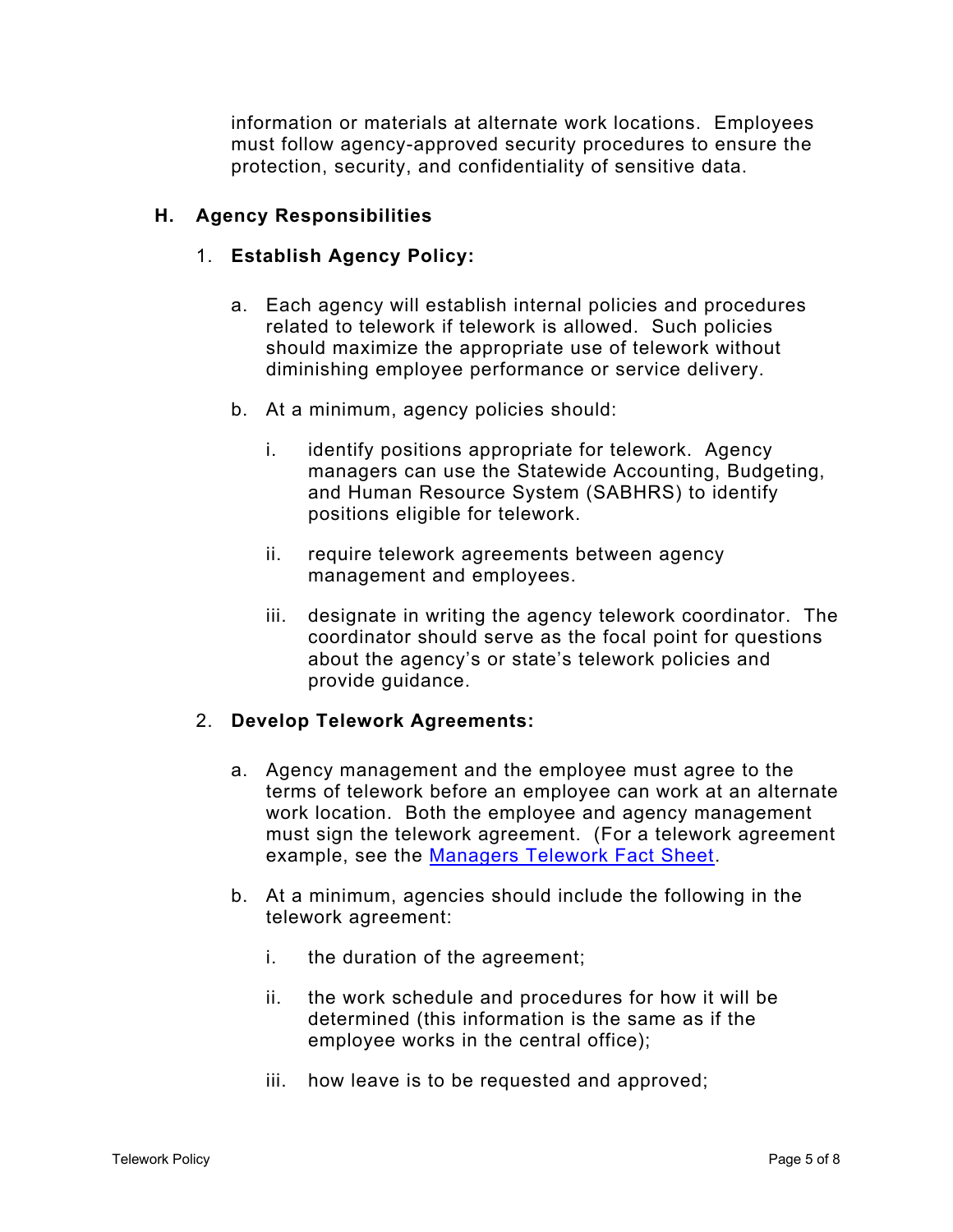- iv. status of the employee during emergency and weatherrelated closings affecting the central or alternate workplace;
- v. how routine communication between the employee, management, co-employees, and customers will be handled;
- vi. employee performance plan or expectations;
- vii. the alternate work location, identifying whether the agency or the employee is responsible for costs associated with the alternate work location;
- viii. the equipment and/or supplies that will be used and who is responsible for providing and maintaining them;
- ix. any applicable data-security procedures;
- x. safety requirements to maintain safe work conditions and practice appropriate safety habits (For a safety checklist example, see "A Manager's Guide to Telework" located at [https://hr.mt.gov/Portals/201/newdocs/factsheets/2010%2](https://hr.mt.gov/Portals/201/newdocs/factsheets/2010%20TW%20Fact%20Sheet.pdf) [0TW%20Fact%20Sheet.pdf.](https://hr.mt.gov/Portals/201/newdocs/factsheets/2010%20TW%20Fact%20Sheet.pdf));
- xi. certification that the work location is free from hazards; and
- xii. authorization and a procedure for the employee's supervisor to access the alternate work location during normal work hours as defined by the telework agreement.
- c. Agency management may include additional conditions in telework agreements requiring employees to:
	- i. comply with all state and agency rules, policies, practices and instructions;
	- ii. use agency-provided equipment and supplies only for business purposes, and notify agency management immediately when equipment malfunctions;
	- iii. notify their supervisors immediately of any situations that interfere with their ability to perform their jobs;
	- iv. notify their supervisors immediately of any injury occurring while working;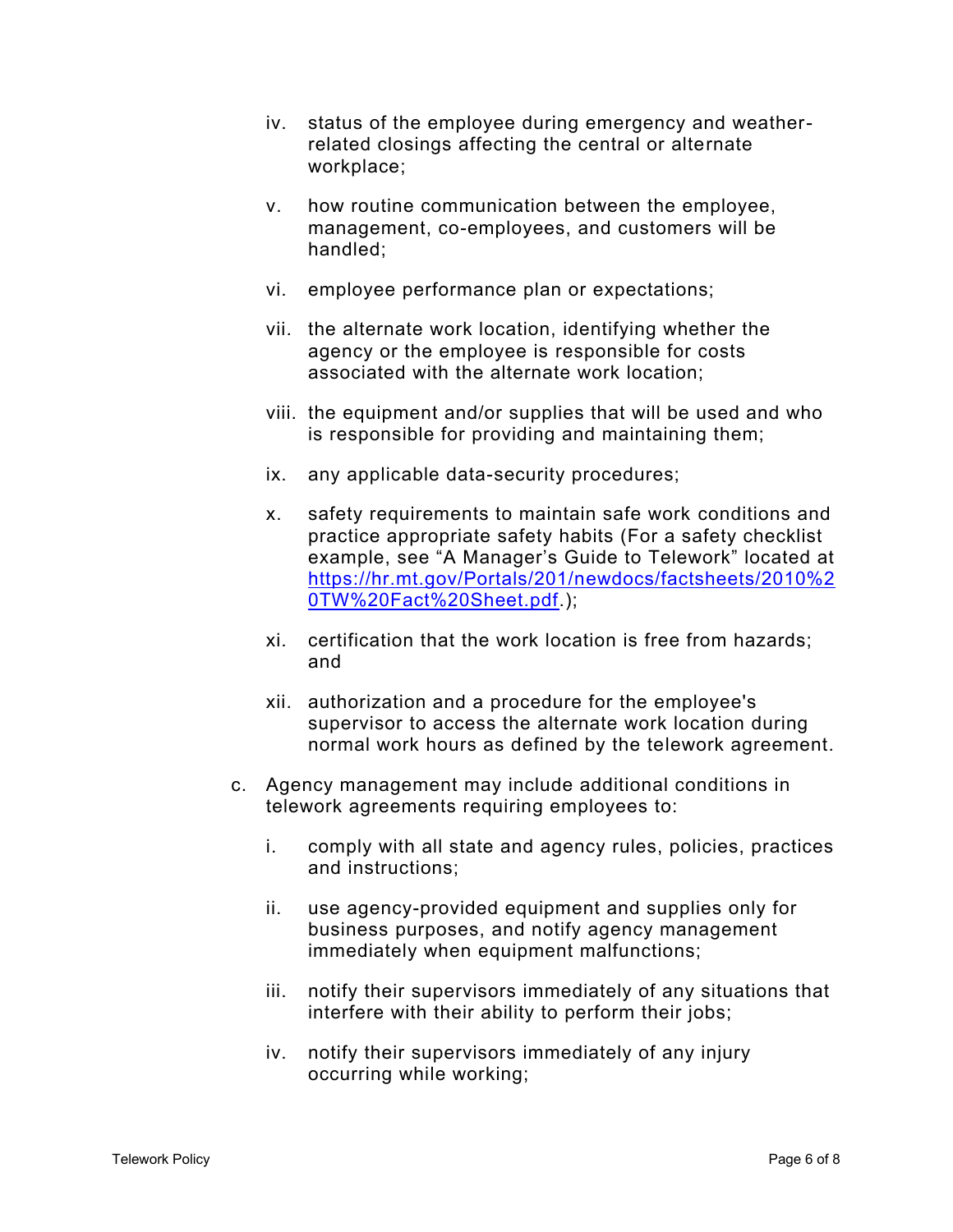- v. absolve the agency from liability for damages to real or personal property resulting from participation in telework; and
- vi. be responsible for security of information, documents, and records in their possession or used during telework, and not take restricted-access material home without the written consent of their supervisor.
- d. The telework agreement must:
	- i. be signed by the employee, immediate supervisor, and the next higher supervisor;
	- ii. be reviewed and renewed at least annually;
	- iii. be reviewed and revised when a change occurs with supervision, job responsibilities, change in work circumstances, or performance;
	- iv. be filed in the employee's personnel file; and
	- v. state that agency management may revise the agreement at any time.

### **I. Termination of Agreement**

Agency managers may terminate the telework agreement at their discretion. Agency management is encouraged, when feasible, to give employees 30 days' advance notice if a decision is made to terminate the telework agreement, but advance notice by management is not required.

### **J. Training Managers and Supervisors**

Agency management may encourage the successful and appropriate use of telework by encouraging or mandating training of supervisors and managers regarding how to manage teleworkers effectively. The Professional Development Center offers a course called "Remote Management" specifically designed for managers who are not located with their employees.

### **K. Report**

An annual agency telework report is due no later than 30 days after the conclusion of each fiscal year (August 1) to the Department of Administration, State Human Resources Division. The report shall